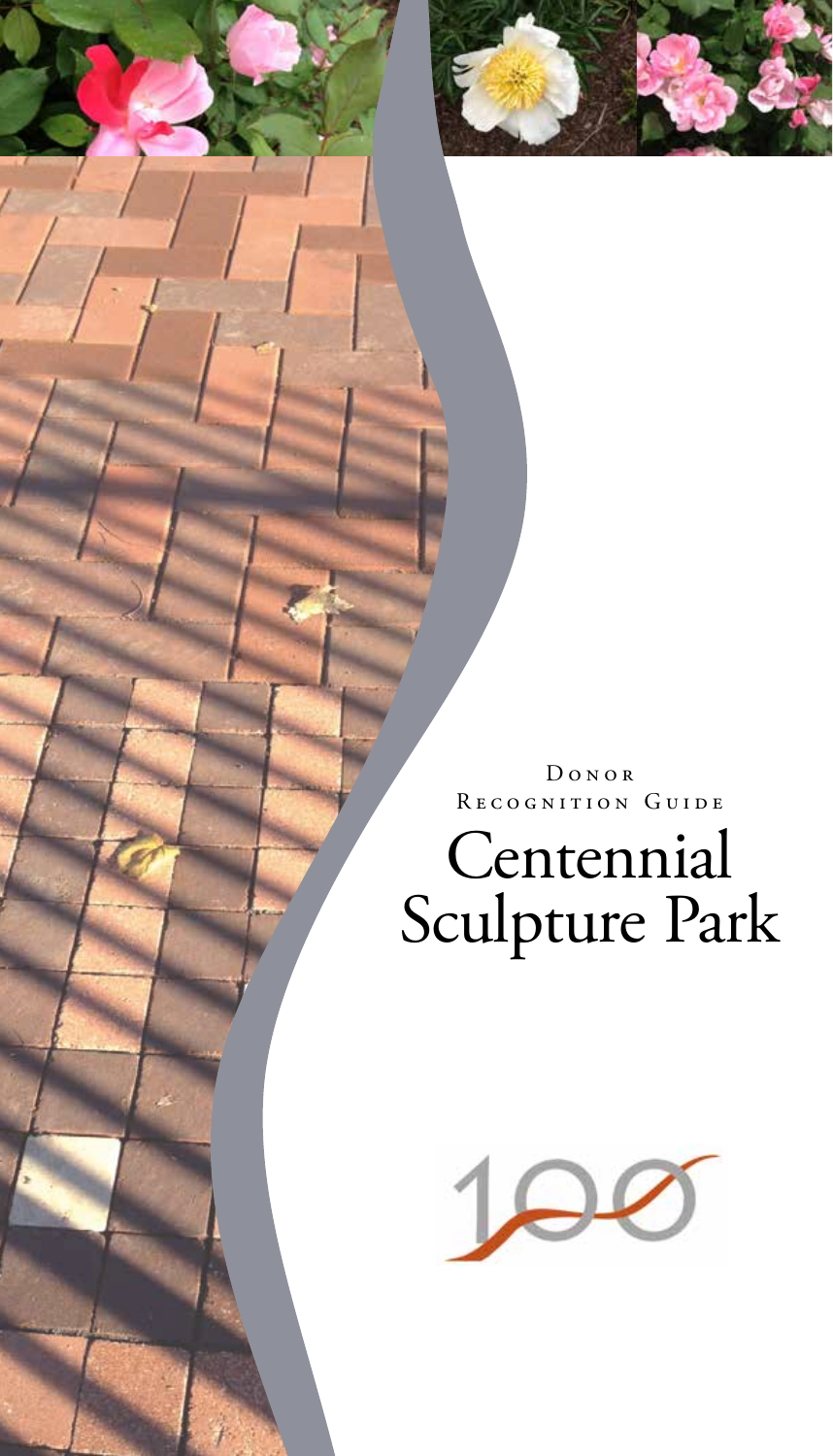



Garden *Gift of Mrs. Allen Macomber and Mrs. Edward Macomber in memory of their parents*



McDonald Family Plaza *Gift of the Margaret M. McDonald Memorial Fund* 



Garden *Gift of Sandra Hawks Lloyd in memory of Thomas and Marion Hawks*



*Gift of G. Porter Perham and friends and family of Basil Megna*





Entrance and Gardens *Gift of Georgia P. Gosnell*



Cameros Family Plaza *Gift of Nancy and Alan Cameros in remembrance of Maurice and Alice Cameros University of Rochester Class* 

*of 1931*

10 **Poets Walk** Story Walk 11 **Poets Walk** Poets Walk

Story Walk *Gift of the Louis S. and Molly B. Wolk Foundation*

11

*Gift of Robert and Joanne Gianniny*

the dew